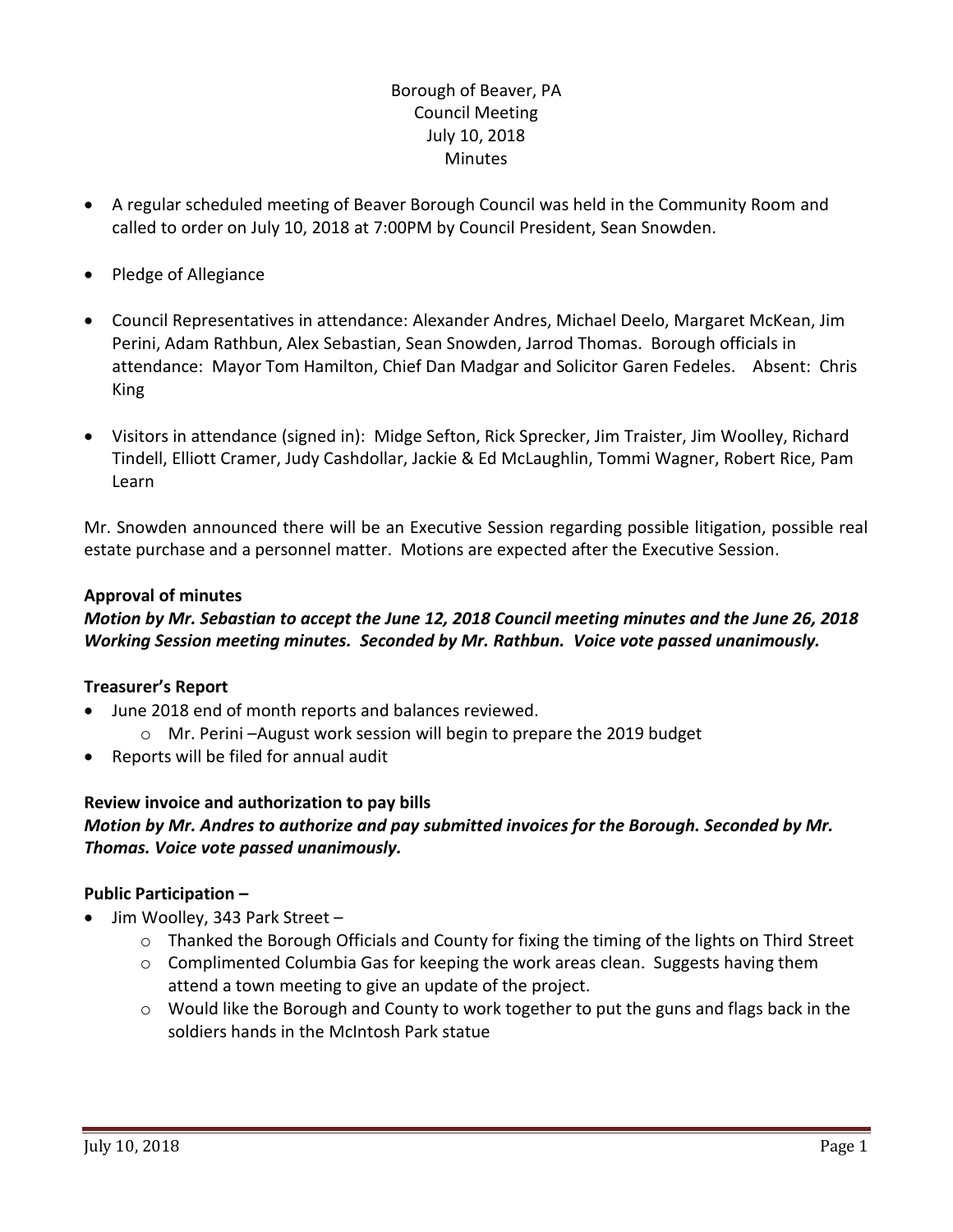- Rick Tindell, Representative Vietnam Veterans of Beaver County
	- o Requesting a piece of land in Quay Park, preferably next to the Vietnam Memorial for a new memorial, War on Terrorism. Once approved, the blueprint will be presented to Council then proceed with fundraising.
		- Mr. Madgar stated he will report back to Mr. Tindell once Council has approved a location.
		- Mr. Magar asked Mr. Tindell for permission to put temporary decorative posts with chains around the memorials during special events in town for securing integrity of the memorials
			- Mr. Tindell approved
- Pam Learn, 468 Wayne Street Thanked the Police Officers for their assistance during the yearly visit to Irvin Park to plant flowers. The Dutch Ridge 6<sup>th</sup> grade class were able to talk to the officers as well as a Koran Veteran
	- o Mr. Snowden thanked Mrs. Learn for her continued support with the students involvement in town

# **Reports – Commissions / Authorities**

# **Council of Governments (COG) –** Reported by Mr. Andres

- June 2018 meeting minutes enclosed in council packet
- August 8, 2018 Legislative Reception, a panel discussion with the Beaver County State Delegation, hosted by the Beaver County Chamber of Commerce will be held at the Community College of Beaver County from 5:00pm-7:00pm

### **Business District Authority –** Inactive

#### **Civil Service Commission –** Reported by Ms. Sefton

- May 8, 2018 meeting minutes enclosed in council packet
- Process of creating Eligibility List of the six applicants
	- $\circ$  May 19 Physical Agility test. One applicant failed, requested a hearing to request a retest. Passed on June 26<sup>th</sup>.
	- $\circ$  June 5 Written exam
	- o Oral exam will be next with several Beaver County Police Chiefs.
	- $\circ$  After successfully completing the three steps, the applicants will be ranked 1 through 6 with the top three being presented to council to decide who to hire. That applicant will then need to complete physical test and psychological test
	- $\circ$  Once an applicant is hired, the #4 spot will be moved to #3, etc.
	- o List is valid for one year from the date it was certified.
	- $\circ$  At the end of the one year period, Civil Service Commission can go back and reinstate the list for one additional year.
- Mr. Madgar thanked the Civil Service Commission for their hard work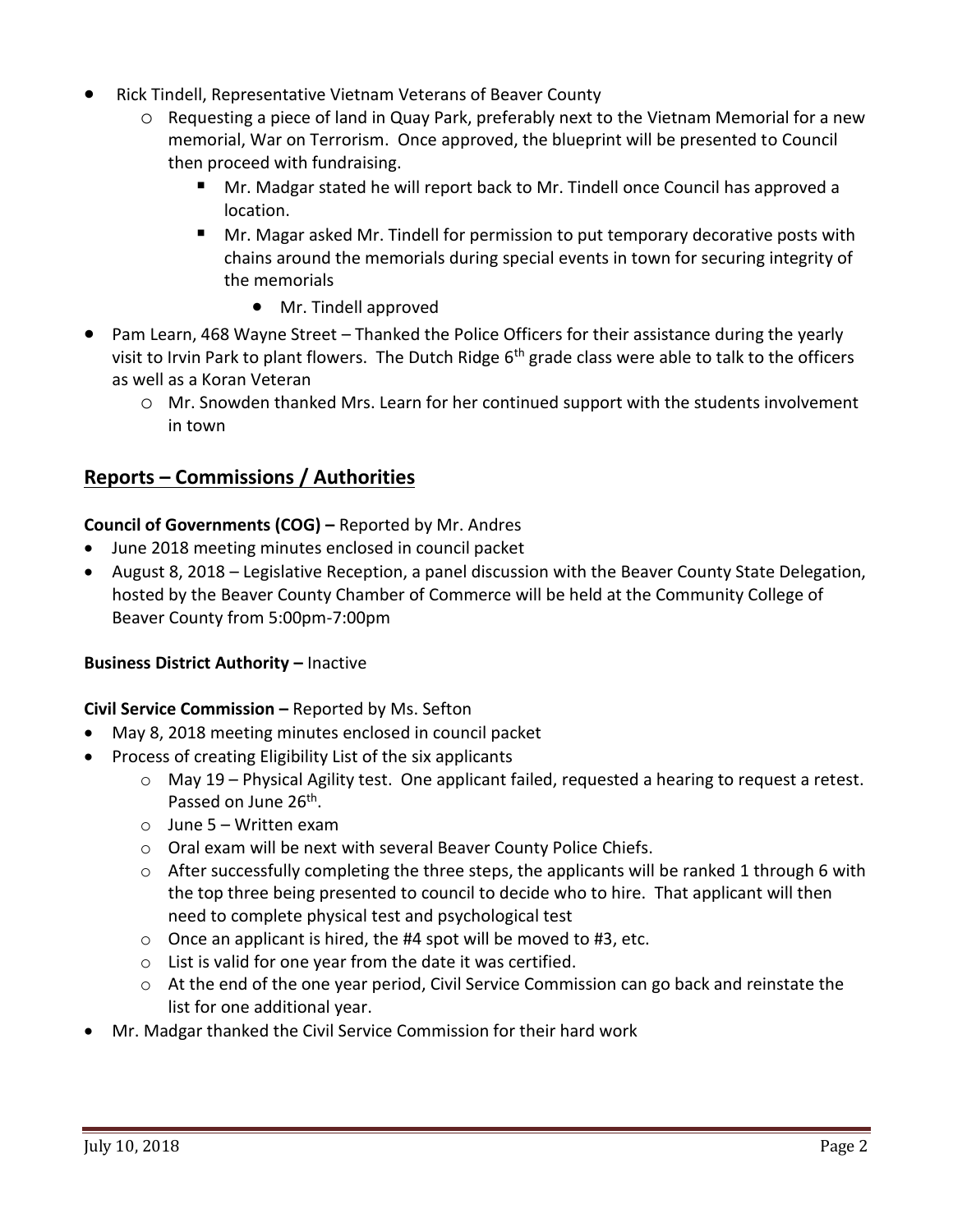# **Zoning Hearing Board (ZHB) –** Reported by Mr. Sprecker

- Zoning Hearing Board met July 9, 2018 regarding 434 Dravo for dimensional variances to place a 1 story addition onto their dwelling. Variances approved from section 404.D.1.b for relief from the minimum side yard setback distance and from section 404.D.1.a for relief from the minimum front yard setback distance.
- Next Zoning Hearing will be held on August 6, 2018 at 7:00PM regarding sign variance at 469 Market Street.

### **Planning Commission –** No report

### **Tree Commission –** No report

### **Code Enforcement Officer Report –** Reported by Mr. Sprecker

- June 2018 report enclosed in council packet
- Problem contacting out of state property owners regarding code violations

#### **Historic Architectural Review Board (HARB) - Reported by Bob Rice**

- June 19, 2018 Special Meeting minutes regarding 345 5<sup>th</sup> Street enclosed in council packet
	- o New construction elements into a historic neighborhood. Guidance report was provided to Council.
	- o Mr. Deelo
		- Asked if council has the authority to comment on design standards in a historic district, referencing PA Act-167 (b). PA Act-167 (b) suggests in a historic district, council does have a role even though it's not in our Historic Preservation Ordinance.
		- In the past, we have only used the Zoning Ordinance as design guideline in our historic district
			- Mr. Rice PA Act-167 (b) When the Borough adopted the Historic Preservation Ordinance, we would deal with demolition only
			- Solicitor Fedeles Ordinance states Certificate of Appropriateness (COA) is done only in situation of demolition. Can expand, but limited to COA. Home is already demolished. Need to discuss further in the Executive Session.
	- o Mr. Deelo Asked if council should not be involved until ordinance is revised
		- **Solicitor Fedeles stated that will be discussed in Executive Session.**
	- $\circ$  Mr. Andres stated this is possibly a way to get around the ordinance by just demolishing a home.
	- o Mr. Rice HARB and the Steering Committee are involved in a Comprehensive Plan and will be in a position to make specific recommendations based on the consultant's assistance sometime this fall that would deal with some of the issues we are dealing with tonight.

#### **Municipal Authority –**

- June 20, 2018 meeting minutes enclosed in council packet
- Mr. Deelo A motion will be made to promote with the Municipal Authority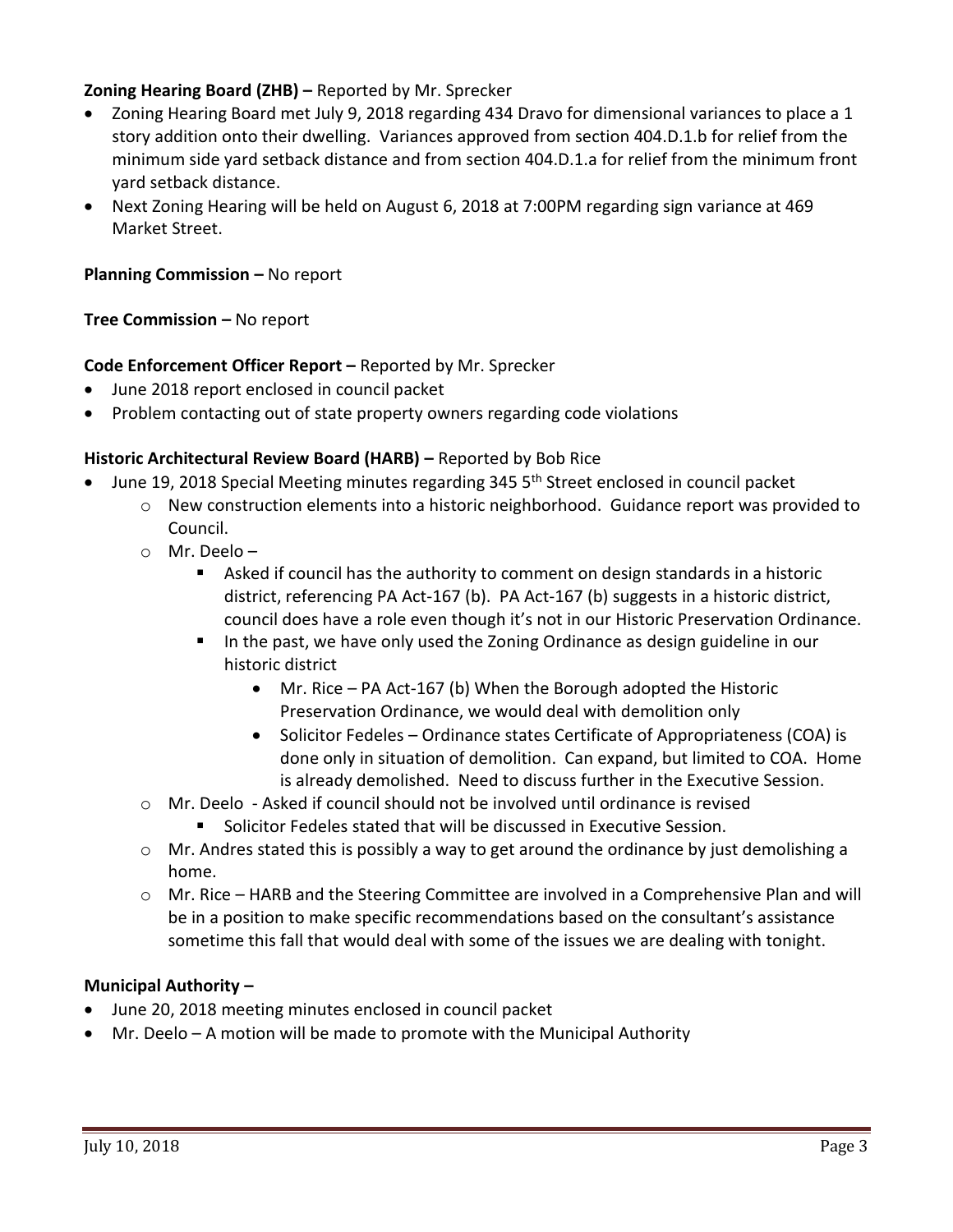# **Council Committee Reports**

**Public Safety/Code Enforcement –** No report

**Finance –** No report

**Highway –** No report

**General Government –** No report

**Code Enforcement –** No report

**Recreation –** No report

### **Reports**

**Manager's Report –** Reported by Chief Madgar

- Reviewed the June 2018 Managers report
	- o Infrastructure of the Borough Building
	- o License Plate Recognition (LPR) cameras
	- o Received a third bid for the Borough Building to converts to ADA as well as an addition being added
	- o Thanked Christi Ringer, Pool Manager, and her staff for their hard work have received numerous compliments
	- o Salt shed waiting to hear back from Vanport Municipal Authority
	- o Recycling grant should be announced by the end of July. Approximately \$300,000 of equipment for the Highway Department
	- $\circ$  Navigation & Third Street Traffic Study Waiting on a response from PennDot
	- o Several Highway Department employee's attended chainsaw safety training
	- $\circ$  Officer Kryder is still off should be back in 2 to 3 months
	- o Officer Hogan should be back by the end of this week

**President's Report –** Reported by Sean Snowden

- Mr. Snowden announced there will be an Executive Session regarding possible litigation, possible real estate purchase and a personnel matter. Motions are expected after the Executive Session.
- If someone is soliciting at your home, please ask if they have a permit. If they do not, please notify the police. An eblast will be sent out.
- Complimented the pool staff

**Mayor Hamilton – No report** 

**Police Chief Madgar –** No report

**Fire Department –** No report

**Emergency Management Coordinator - No report**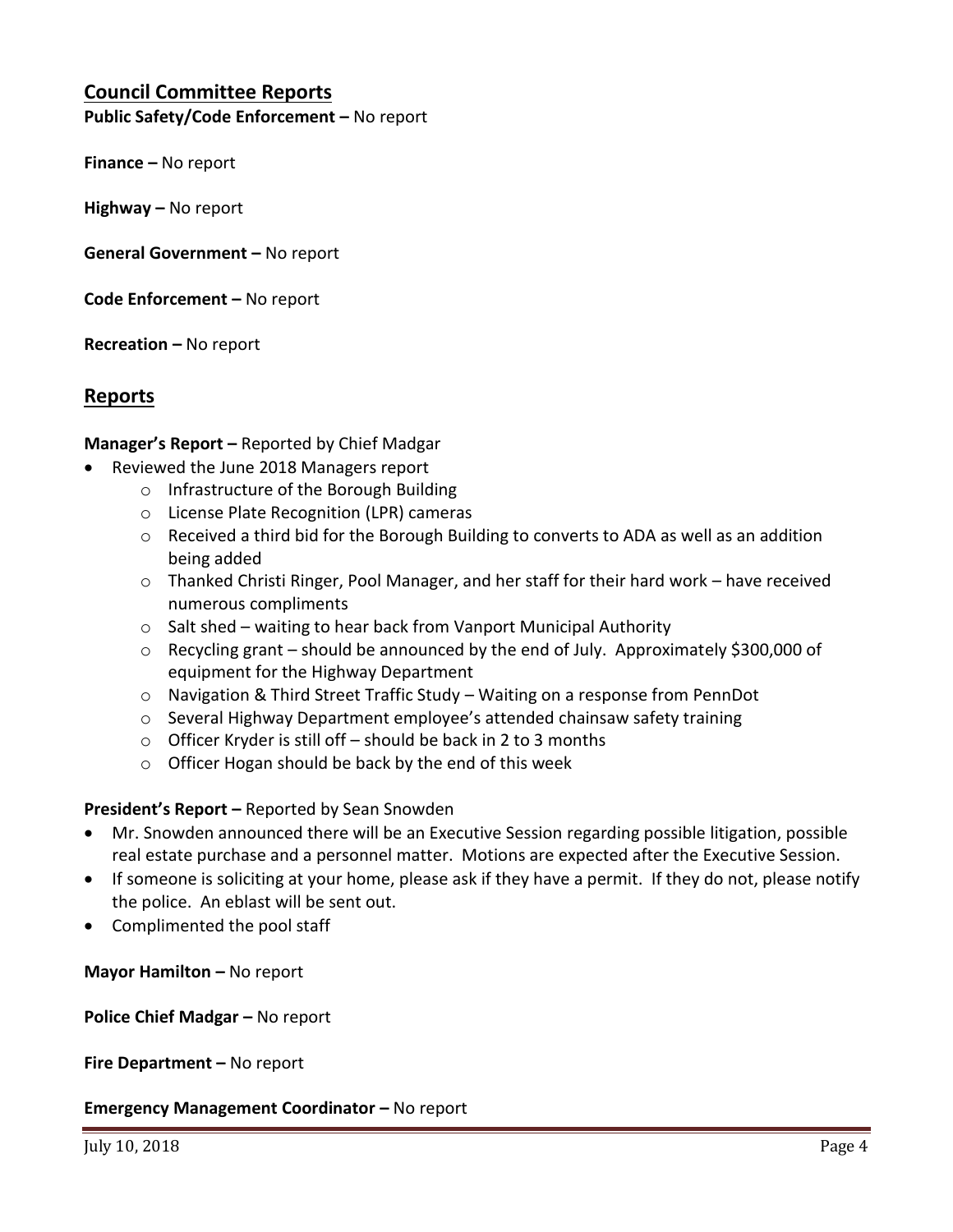### **Borough Engineer –**

May 2018 Borough Municipal Authority Engineer monthly report enclosed in council packet

**Solicitor Report –** No report **Old Business**

#### **Motion – Rental Registration**

### *Motion by Mr. Sebastian that Beaver Borough Council approve the attached Rental Registration Ordinance. This Ordinance replaces Ordinance #583. Seconded by Mr. Rathbun.*

- Ms. McKean What is the plan to figure out and implement the cost associated with the Rental Registration? Could the \$65 inspection be removed for now until we see what other communities are charging?
	- $\circ$  Solicitor Fedeles Page 4 section C5 states the \$65 is for additional inspections required
	- $\circ$  Andy Kennedy, Finance Manager We can look at other communities fee schedules then go back to review our costs and reevaluate to modify to cover operating costs. Can only cover costs – cannot make a profit on the Rental Registration fees.
	- $\circ$  Mr. Thomas Concerned that additional staff may need to be hired
	- $\circ$  Mr. Snowden The Rental Registration Ordinance will not be enacted until January 1, 2019 - we have until then to try to work out the details of the procedures.

*Roll call vote: Mr. Thomas – Yes, Mr. McKean – Yes, Mr. Andres – Yes, Mr. Sebastian – Yes, Mr. Perini – Yes, Mr. Rathbun – Yes, Mr. Deelo – Yes, Mr. Snowden – Yes. Motion passed on the indicated roll call vote, 8-0.*

#### **Motion – Hire for taking minutes**

*Motion by Mr. Sebastian that Beaver Borough Council hire Rebecca Roberts to take minutes at the Regular Council and Working monthly meetings at a rate of \$150 per meeting effective July 24, 2018. Seconded by Mr. Rathbun. Voice vote passed unanimously.*

#### **Motion – Police Services for the Borough of Industry**

*Motion by Mr. Sebastian that Beaver Borough Council approve the extension of the Industry Police Contract through 2023. Seconded by Mr. Andres. Voice vote passed unanimously. Ms. McKean abstained from vote.*

#### **New Business**

# **Motion – SpeedAlert Radar Message Sign**

# *Motion by Mr. Sebastian that Beaver Borough Council approve the SpeedAlert Radar Message Sign placed in the 200 block of Third Street in the amount of \$5,850.00 to be paid from the K9 line item. Seconded by Mr. Rathbun. Voice vote passed unanimously.*

- Solicitor Fedeles stated the reason for the motion is to show the trail of the money since it was from donations. Being this is a police protection service, this will show the money is being used properly.
- Mr. Madgar Approximately \$7,000 remains in the account
	- o Mr. Perini Could possibly be used for LPR cameras.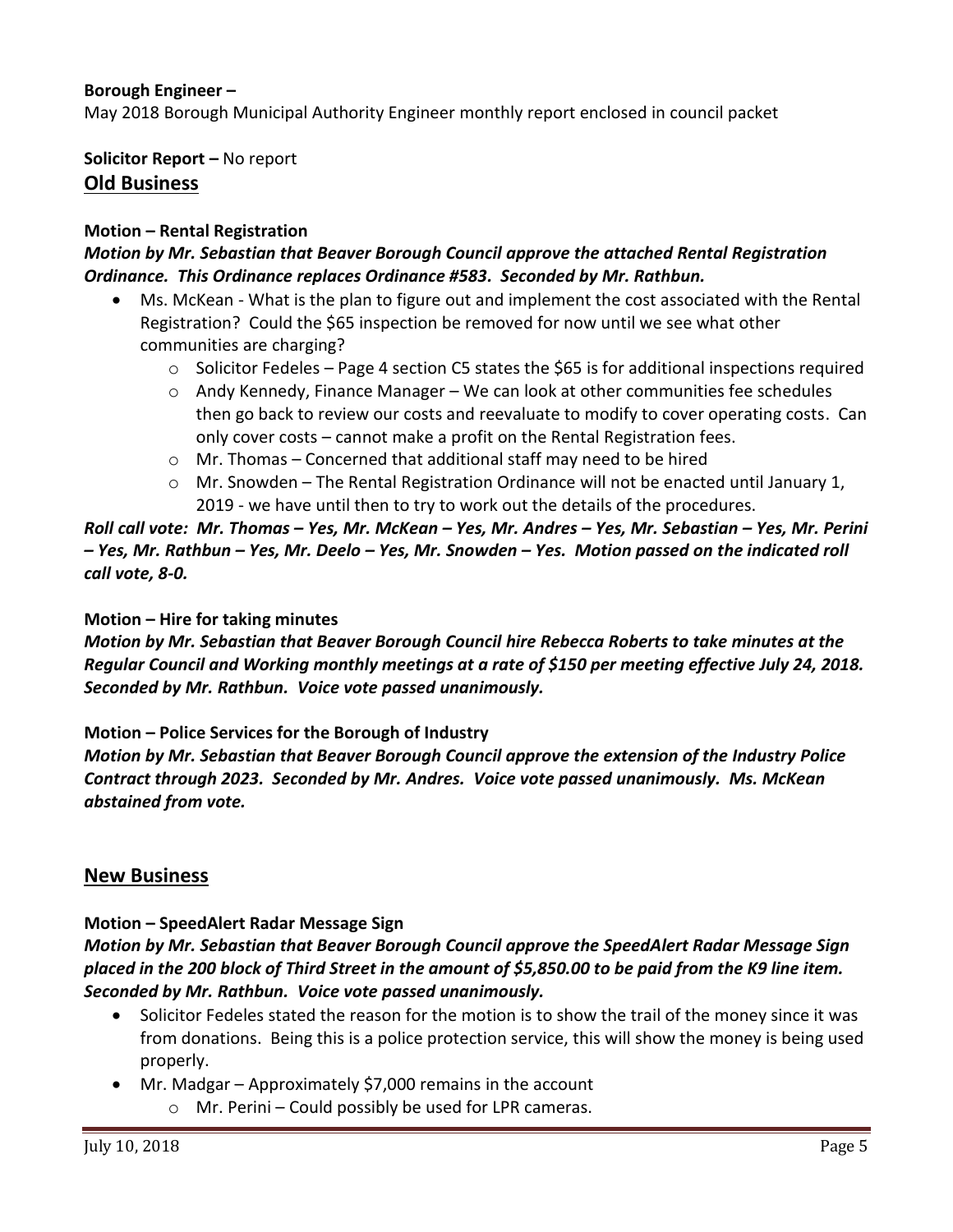# **Motion – Promotion within Beaver Borough Municipal Authority** *Motion by Mr. Deelo, following recommendations of the Beaver Borough Municipal Authority at their June 20, 2018 meeting, I move that Beaver Borough promote Greg Flowers to the position of Working Supervisor effective July 1, 2018. Seconded by Mr. Sebastian. Voice vote passed unanimously.*

 Mr. Deelo – The Borough has the contract, therefore the Borough need to approve the increase. The salaries are paid from the Municipal Authority budget.

# *8:16PM - Motion by Mr. Andres to enter into Executive Session. Seconded by Mr. Rathbun. Voice vote passed unanimously.*

8:23PM – 9:05PM Executive Session regarding possible litigation, possible real estate purchase and a personnel matter.

### *9:05PM - Motion by Mr. Andres to end Executive Session. Seconded by Mr. Sebastian. Voice vote passed unanimously.*

# **Motion – Purchase property at 28 Georgetown Lane**

# *Motion by Mr. Thomas that Beaver Borough Council approve the purchase of property located at 28 Georgetown Lane for \$132,500.*

- Mr. Perini This property is not listed on the 5 Year Comprehensive Plan. Not sure why we want to purchase the property.
- Mr. Snowden Mr. Madgar was recently approached regarding the property which is why it was not listed in the Comprehensive Plan
- Mr. Rathbun The maintenance garage is located in a floodplain. As much equipment as possible should not be in the floodplain, especially if we receive the Recycling Grant the new equipment should be on higher ground. Even if we do not utilize to full capacity right away, it's a good piece of property to own.
- Mr. Madgar
	- $\circ$  Need to do some renovation by removing walls and replacing the garage door
	- $\circ$  Spent approximately \$500,000 preparing a structure for storage of our salt due to DEP regulations and we have no property to show for it.
- Mr. Deelo Our town has not incurred a lot of debt, however we need to pay attention to the Comprehensive Plan by having a long term vision regarding spending.
- Mr. Andres During Executive Session Council can discuss price only, not what will be done with the property

# *Seconded by Mr. Rathbun. Roll call vote: Mr. Thomas – Yes, Ms. McKean – No, Mr. Andres – Yes, Mr. Sebastian – Yes, Mr. Perini – No, Mr. Rathbun – Yes, Mr. Deelo – Yes, Mr. Snowden – Yes. Motion passed on the indicated roll call vote, 6-2.*

**Motion by Mr. Deelo for Beaver Borough Council to authorize the settlement of Mercantile Tax lien with Kenneth Friend for \$2,000. Seconded by Mr. Perini. Voice vote passed unanimously.**